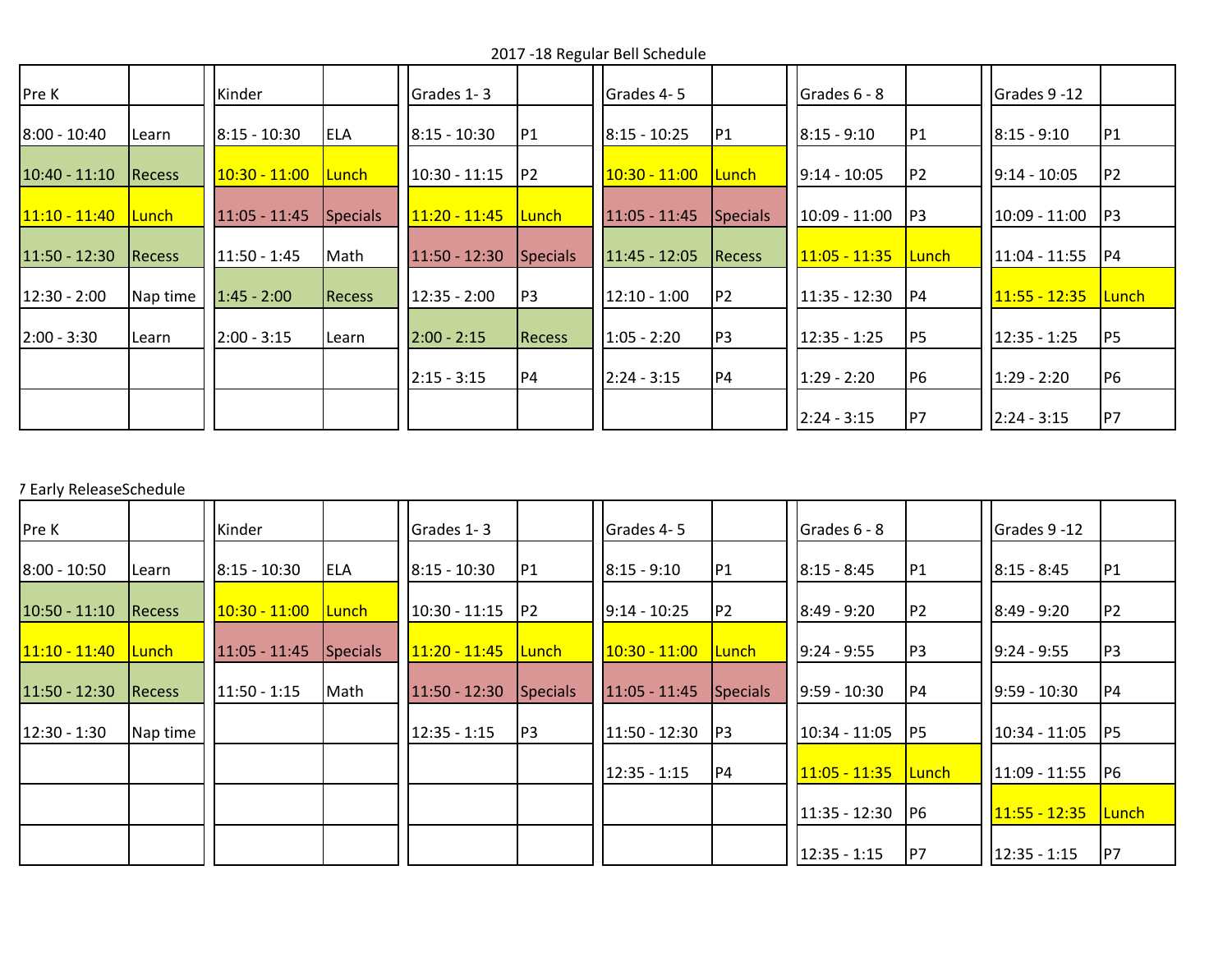| Specials 11:05 - 11:45 |              |             |             |              |                  |  |  |
|------------------------|--------------|-------------|-------------|--------------|------------------|--|--|
|                        | Fagcangan    | Palicte     | Meskauskas  | Domalanta    | <b>Melendres</b> |  |  |
| Monday                 | Keyboarding  | Art         | Library     | PE           | <b>Music</b>     |  |  |
| Tuesday                | <b>Art</b>   | Music       | Keyboarding | Library      | <b>PE</b>        |  |  |
| Wednesday              | <b>Music</b> | <b>PE</b>   | Art         | Keyboarding  | Library          |  |  |
| Thursday               | PE           | Library     | Music       | Art          | Keyboarding      |  |  |
| Friday                 | Library      | Keyboarding | PE          | <b>Music</b> | <b>Art</b>       |  |  |

| <b>Specials 11:50 - 12:30</b> |              |              |             |              |              |  |
|-------------------------------|--------------|--------------|-------------|--------------|--------------|--|
|                               | PreK-Cotay   | Guisado      | Silvano     | Tandoy       | Cadiz        |  |
| Monday                        | <b>Art</b>   | PE           | Music       | Keyboarding  | Library      |  |
| Tuesday                       | <b>Music</b> | Library      | <b>PE</b>   | <b>Art</b>   | Keyboarding  |  |
| Wednesday                     | PE           | Keyboarding  | Library     | <b>Music</b> | Art          |  |
| Thursday                      | Library      | <b>Art</b>   | Keyboarding | <b>PE</b>    | <b>Music</b> |  |
| Friday                        |              | <b>Music</b> | lArt        | Library      | <b>PE</b>    |  |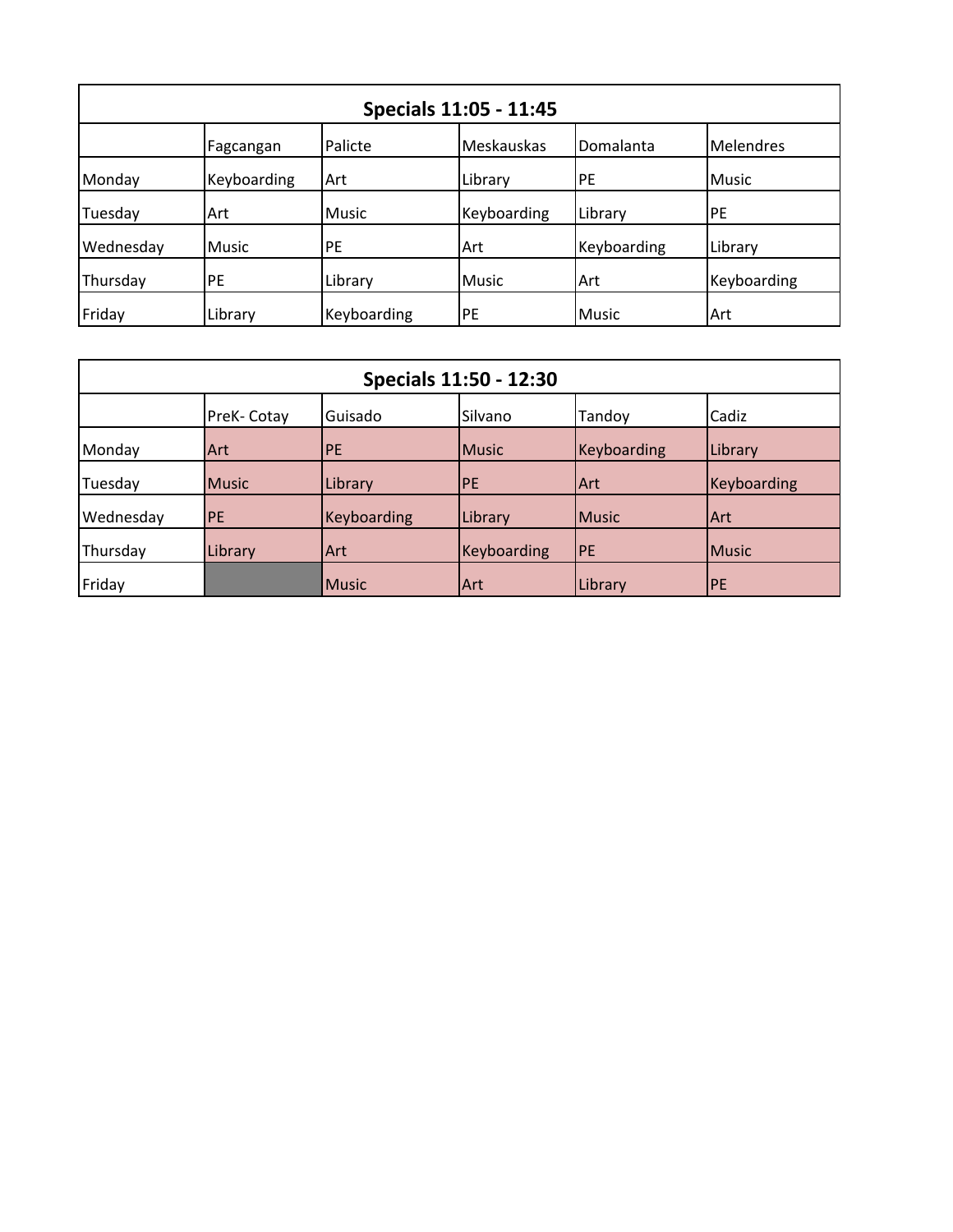| <b>Couse Number</b> | <b>Course Name</b>                         |
|---------------------|--------------------------------------------|
| AZ01001             | English/Language Arts I (9th Grade)        |
| AZ01002             | English/Language Arts II (10th Grade)      |
| AZ01004             | English/ Language Arts IV (12th)           |
| AZ02052             | Algebra I                                  |
| AZ02056             | Algebra II                                 |
| AZ02072             | Geometry                                   |
| AZ02110             | Pre Calculus                               |
| AZ02995             | Math Aide                                  |
| AZ03003             | <b>Environmental Science</b>               |
| AZ03051             | <b>Biology I</b>                           |
| AZ03052             | <b>Biology - Advanced Studies</b>          |
| AZ03151             | Physics                                    |
| AZ04052             | World History and Geography                |
| AZ04101             | U.S. History                               |
| AZ04151             | U.S. Government - Comprehensive            |
| AZ04201             | Economics                                  |
| AZ05102             | Concert Band                               |
| AZ05117             | <b>Music Appreciation</b>                  |
| AZ05154             | Creative Art - Comprehensive (9-12)        |
| AZ05155             | Creative Art- Drawing/Painting             |
| AZ05201             | <b>Integrated Fine Arts</b>                |
| AZ06101             | Spanish I                                  |
| AZ06102             | Spanish II                                 |
| AZ08001             | <b>Physical Education</b>                  |
| AZ08005             | <b>Fitness/Conditioning Activities</b>     |
| AZ08051             | <b>Health Education</b>                    |
| AZ10003             | <b>Computer and Information Technology</b> |
| AZ10004             | <b>Computer Applications</b>               |
| AZ11003             | Particular Topics in Communication         |
| AZ11051             | Audio/Visual Production                    |
| AZ11101             | Journalism I                               |
| AZ11103             | <b>Broadcasting Technology</b>             |